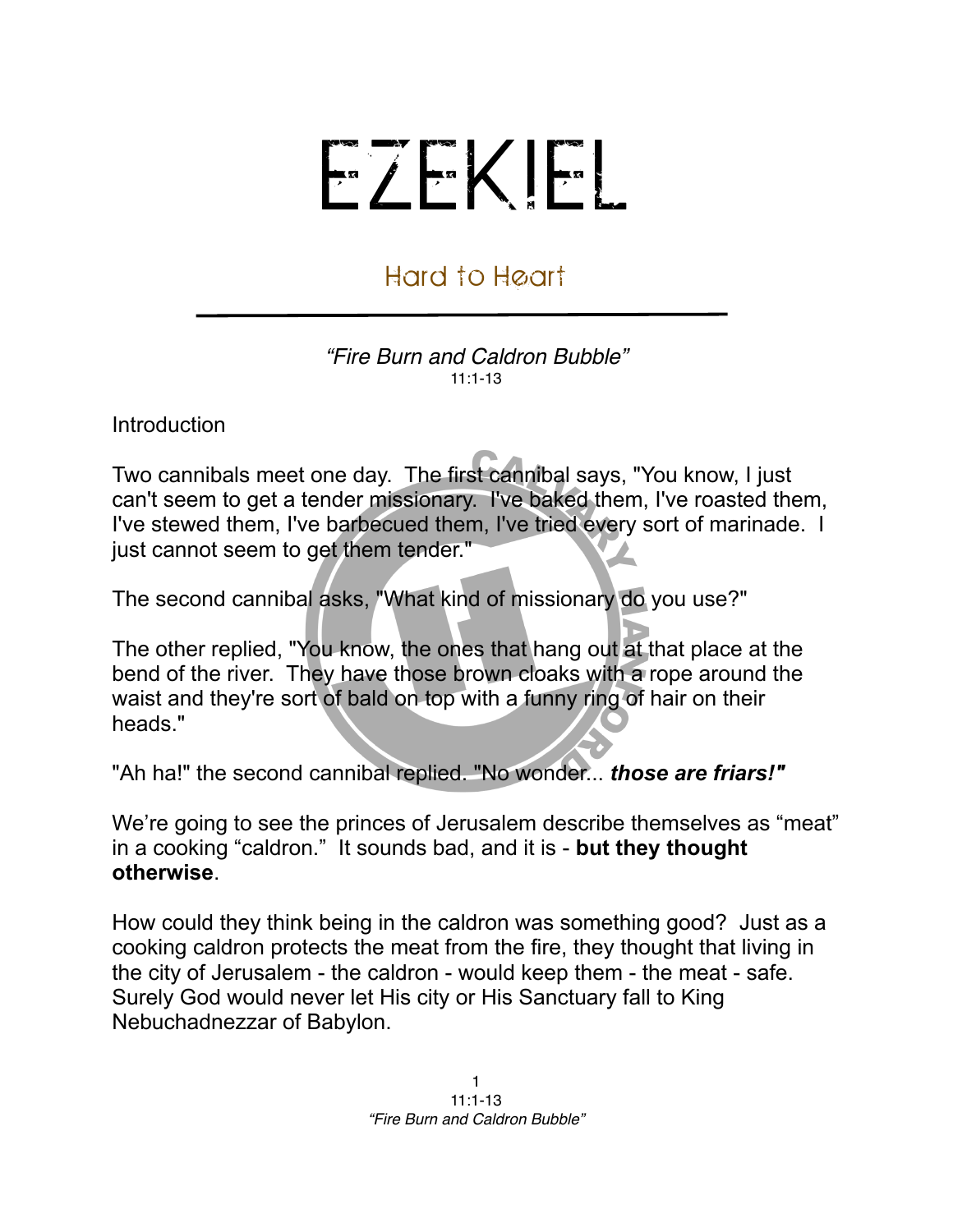God is interested in His people. He's interested in you personally. Sanctuaries and cities are important historically and geographically, but only as a set and a stage for God to work in and upon your life.

The Jews of Judah in the sixth century had come to a place where God must destroy the props around His people in order to get their personal attention.

Ezekiel 11:1 Then the Spirit lifted me up and brought me to the East Gate of the Lord's house, which faces eastward; and there at the door of the gate were twenty-five men, among whom I saw Jaazaniah the son of Azzur, and Pelatiah the son of Benaiah, princes of the people.

We've commented before about the Holy Spirit Transportation System. Apparently it was common for a prophet to be lifted up, to be carried away, by the Holy Spirit and to find himself transported to another location.

There's another sense of being "lifted," one we can use by way of application. The Holy Spirit can lift you spiritually, can lift your 'spirits,' we might say. God is portrayed in the psalms as "the lifter of our heads." With tenderness He elevates our gaze from earth, from our problems, to look into His beautiful face. Be lifted up!

In our last study we saw that the Lord was departing from His Sanctuary and, eventually, from the city. Here we see Him pause at the "East Gate."

Sometimes a famous or important person, like a president, will stop his motorcade, get out, and begin to engage with folks in the crowd. It's always a very endearing moment as he takes time for that one person.

God didn't simply tell Him what He was going to do, or tell him what to say. He brought him into His counsel and showed him some of the reason for what He was about to do.

God pauses for us. He's always paused, as it were, waiting to bring us into His counsel. Pause with Him.

Ezekiel was shown "twenty-five men." Earlier he had been shown twentyfive priests. These are a different group; these are "princes of the people"-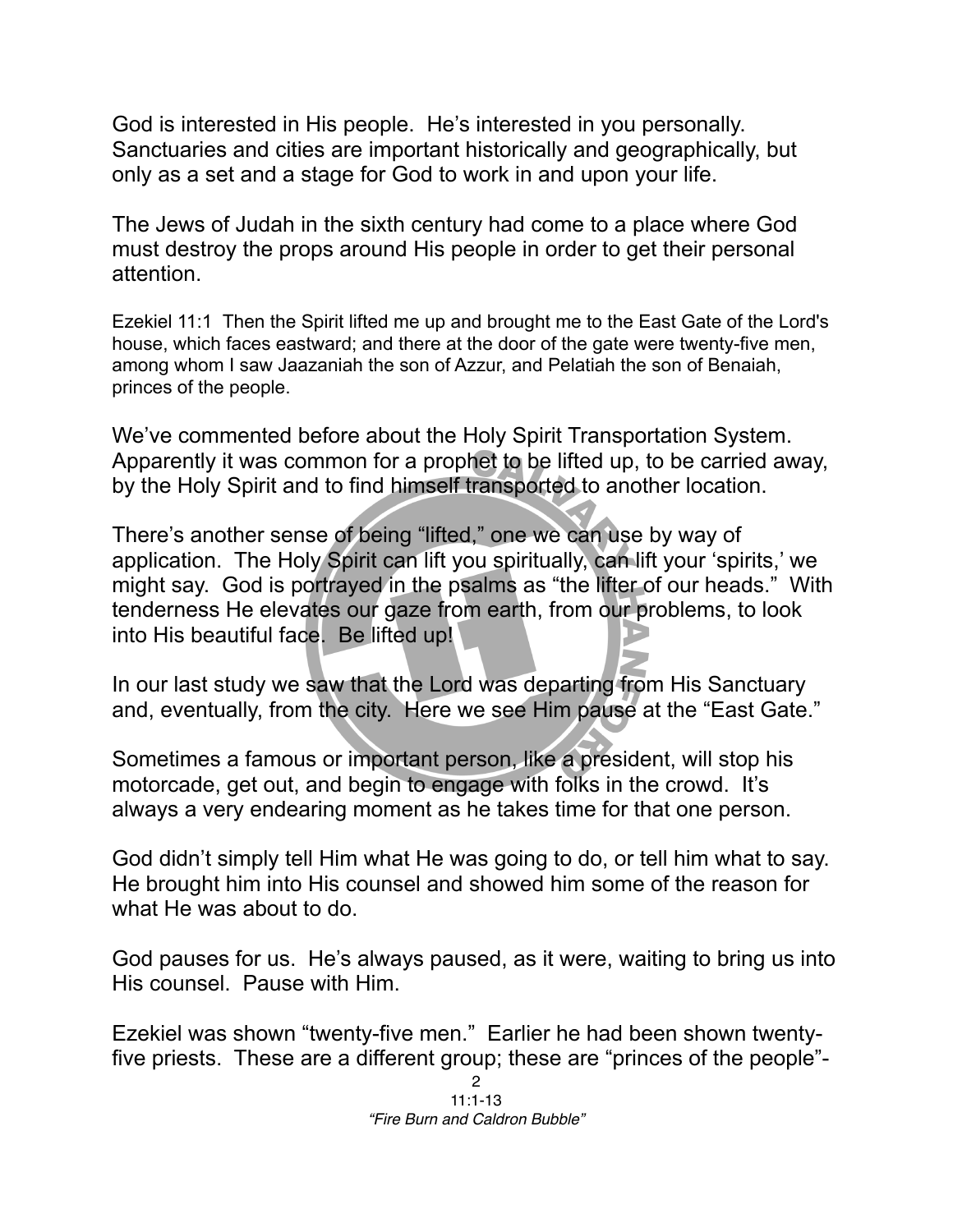secular leaders. There is some confusion because there was a "Jaazaniah" in the first group, among the priests, as well as here. But they have different dads and so it's just a coincidence. Jaazaniah was the most popular boys name of the sixth century (I guess).

It might be one person or more than twenty-five, but all of us have people that seem to oppose the Word and the work of God. Often they are in positions of authority and power over us. But you - you are an ambassador for Heaven. You are a person with godly authority.

Ezekiel 11:2 And He said to me: "Son of man, these are the men who devise iniquity and give wicked counsel in this city,

Ezekiel 11:3 who say, 'The time is not near to build houses; this city is the caldron, and we are the meat.'

Why were they discouraging new housing? The background for this in in the Book of Jeremiah. Jeremiah was back in Jerusalem giving his prophecies to the princes. In Jeremiah 29:5 we read something that Jeremiah told to the exiles in Babylon.

Jeremiah 29:5 Build houses and dwell in them; plant gardens and eat their fruit.

Jeremiah, speaking forth the Word of God, instructed the exiles in Babylon to settle down. They should "build houses and dwell in them" because the exile was going to last a long time - seventy-years, in fact.

The princes of the people blew-off Jeremiah's counsel. They scoffed at the Word of God through him. Instead of accepting the prophecy of a lengthy exile, they told the people of Jerusalem that "this city is the caldron," protecting them, "and we are the meat."

They thought themselves a prime cut of the best beef or pork. *They were more like Charlie Tuna!* "Only the best tuna gets to be *Starkist* tuna."

(I never really get the commercials where the main characters want to qualify to be eaten. The Foster Farms chickens come to mind. Or how about those cookies that get eaten one bite at a time while you watch?).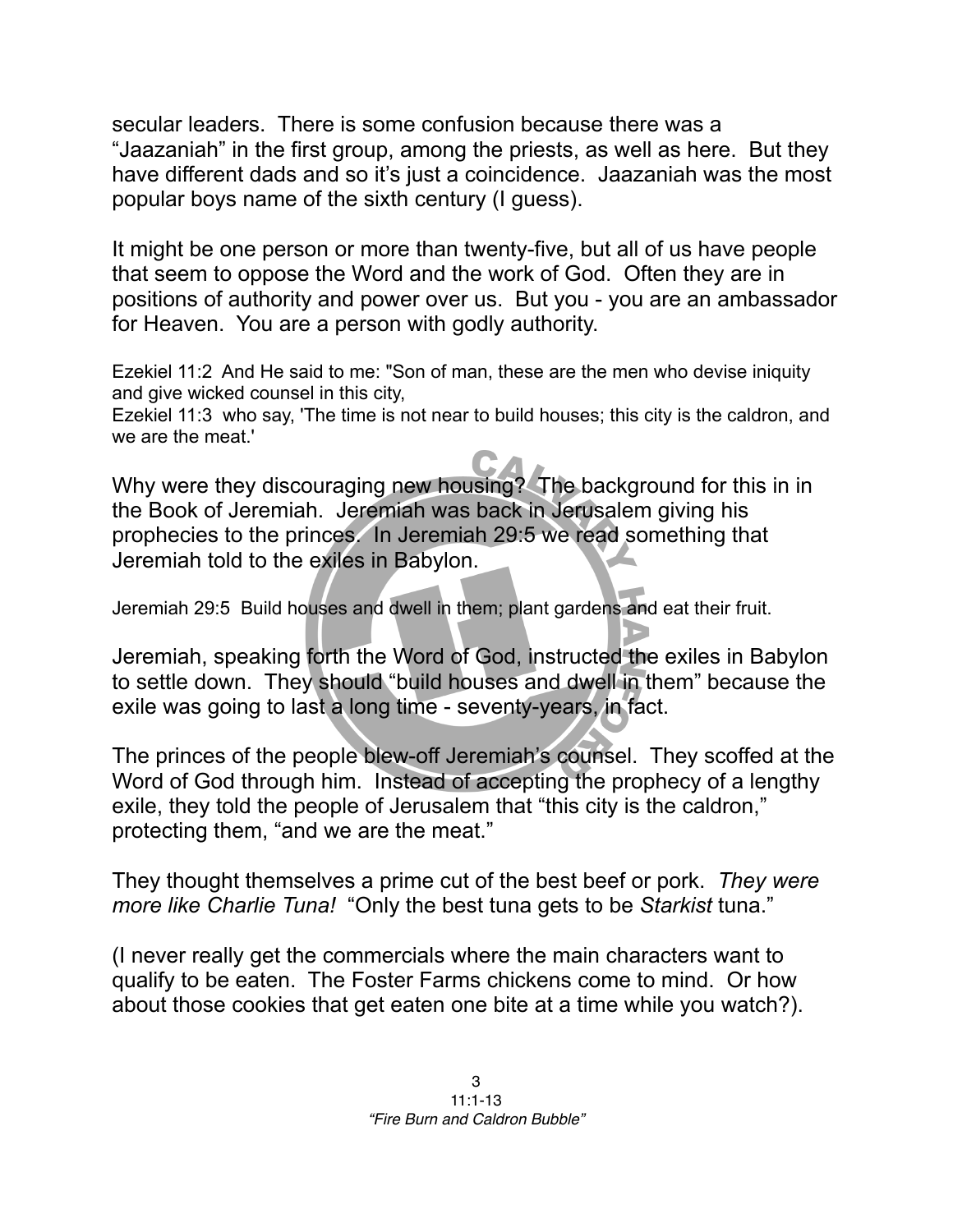The princes were in a position of leadership and example and, as such, they could give "counsel." Trouble was, their counsel was "wicked" because they were too busy devising "iniquity." Their sin and sinful habits made them dull to the warnings of the prophet and, to justify ignoring it, they gave counsel of their own.

What is biblical counseling? See if you agree with this statement: "Biblical counseling is Christ-centered, Holy Spirit empowered, loving and practical application of God's truths with the goal of spiritual maturity and fruitfulness."

(Visit the International Association of Biblical Counselors website if you're interested in learning more about what they call "counseling God's way").<sup>1</sup>

Biblical counseling, in a word, is **discipleship**. We normally think of discipleship as what the world now calls 'mentoring.' We work with younger, or less mature, believers, teaching them principles and precepts. That's certainly discipleship. But anytime a person needs what we normally would call 'counseling,' we need to treat it as discipleship. Thus we are not looking for the latest psychological methods or techniques. We counsel the same way we disciple.

Ezekiel 11:4 Therefore prophesy against them, prophesy, O son of man!"

The princes denied and defied God's prophet. *So God spoke to them through another prophet!*

When people deny and defy God's Word, the answer isn't to appeal to them from some other source. It's to give more of the same, more of the Word.

Ezekiel 11:5 Then the Spirit of the Lord fell upon me, and said to me, "Speak! 'Thus says the Lord: "Thus you have said, O house of Israel; for I know the things that come into your mind.

Ezekiel 11:6 You have multiplied your slain in this city, and you have filled its streets with the slain."

<span id="page-3-0"></span><sup>1</sup> <http://www.iabc.net>/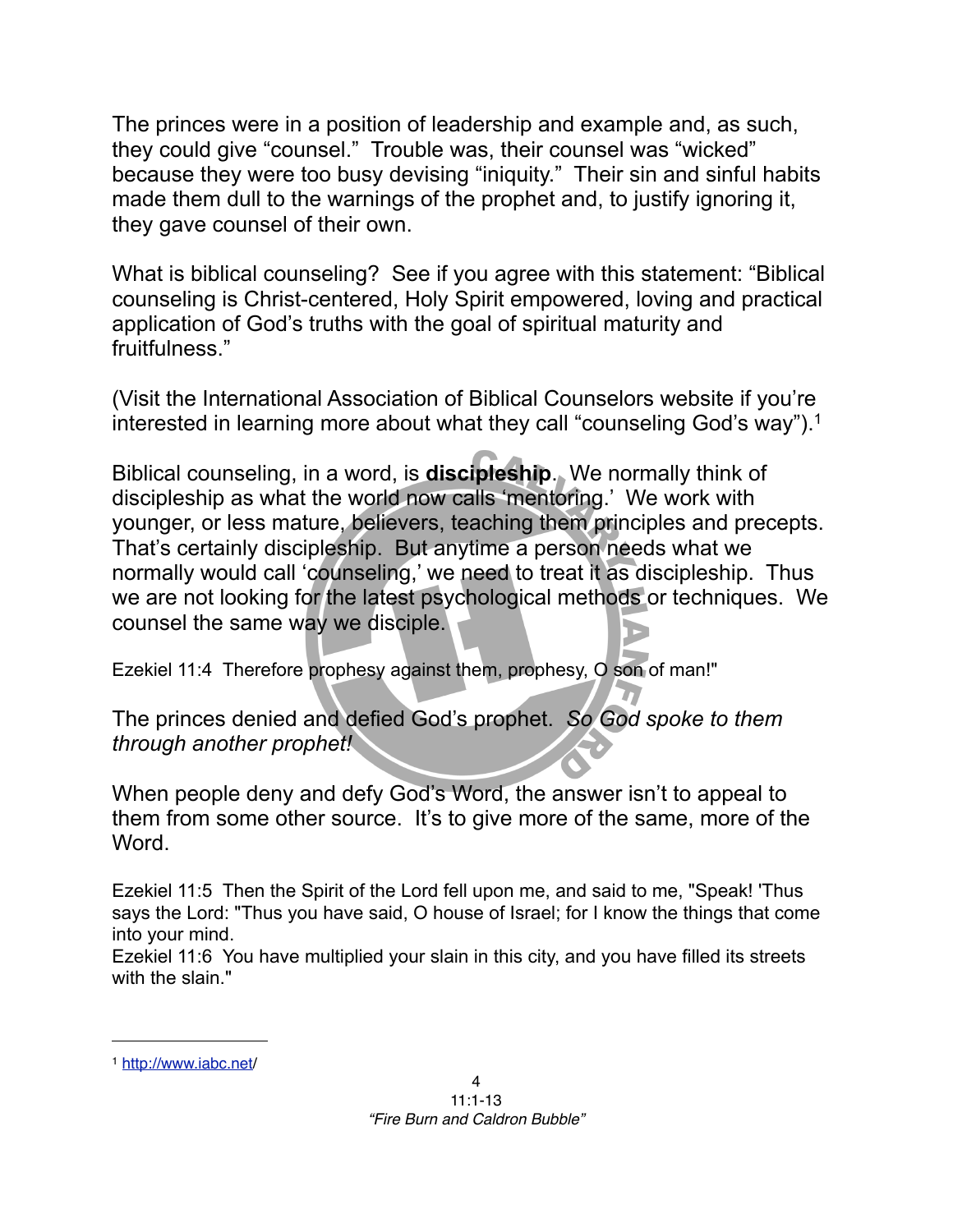Earlier we learned that Ezekiel was a functional mute only speaking when God told him to speak. Even with the Word we must have the leading and the empowering of the Holy Spirit. The Word without the Spirit is impossible to follow.

Had the princes followed the advice of Jeremiah, things would have remained status quo in Jerusalem. Instead the counsel of the princes made things worse. It "multiplied" the number of people "slain."

They said, "O house of Israel." In other words, they spoke with an apparent authority to the people. But their counsel was wrong, in their case because they were in sin.

Christians can give poor counsel for a variety of reasons.

- They can be in sin, like these princes.
- They can be ignorant of God's Word and say things like, "Cleanliness is next to godliness." Not in the Bible!!!, by the way.

One thing you must become very sensitive to is counsel that is legalistic rather than based on grace. It's too easy to put burdens on people that they simply cannot bear.

I happened to hear a talk given recently that really troubled me. The gist of it was that you can't go to movies, watch TV, cheer for sports teams or even be involved much with playing sports. You shouldn't spend any time on the computer, especially with things like Facebook.

It might seem spiritual, but it isn't. It is all based on externals, on a form of righteousness that cannot further your walk.

Externals do not make you either more acceptable or less acceptable to God. Externals therefore do not make you either more approved or less approved by men.

You are free to have your own individual convictions of conscience in external things.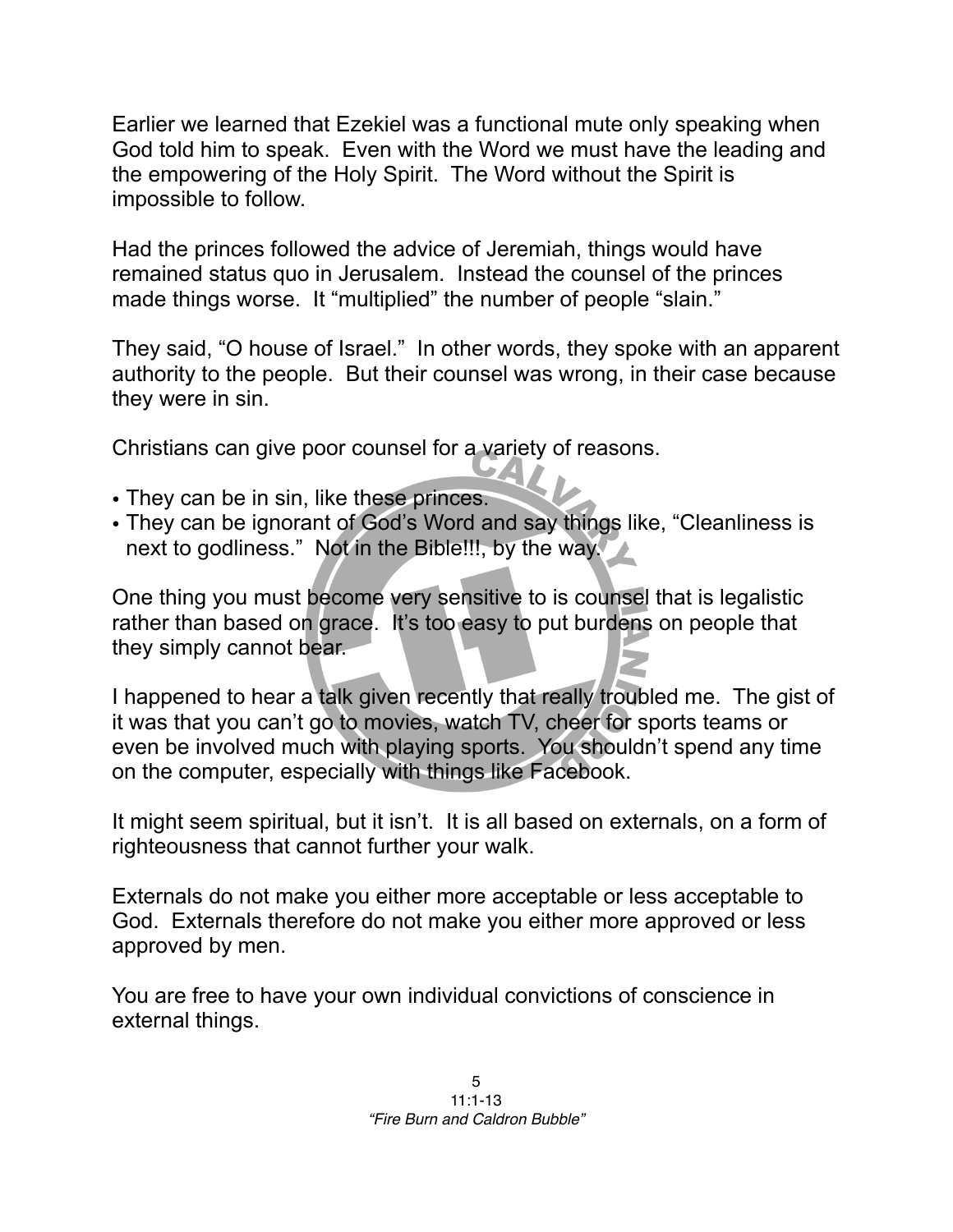Ezekiel 11:7 Therefore thus says the Lord God: "Your slain whom you have laid in its midst, they are the meat, and this city is the caldron; but I shall bring you out of the midst of it.

Ezekiel 11:8 You have feared the sword; and I will bring a sword upon you," says the Lord God.

God turned their illustration back on them. The people they had led astray would be brought "out of the midst," meaning that the city would afford no protection for them.

They had "feared the sword." They put on a strong front, but it was a false front. With their mouths they told each other and others that they would be safe, but in their hearts they worried.

Compare that to Habakkuk who received the truth that the Jews would be taken captive, and who spoke openly of the ensuing political and economic woe, but said he trusted God in it all the more.

The princes were like the modern health and wealth teachers. Never say you are sick - *even when you are!* - because that shows you have no faith.

Habakkuk went from fear to faith while these princes went from false to fear.

Ezekiel 11:9 "And I will bring you out of its midst, and deliver you into the hands of strangers, and execute judgments on you.

Ezekiel 11:10 You shall fall by the sword. I will judge you at the border of Israel. Then you shall know that I am the Lord.

Ezekiel 11:11 This city shall not be your caldron, nor shall you be the meat in its midst. I will judge you at the border of Israel.

This was a clear message, easy to understand, using the terms and images that were familiar to the princes and the people.

It's just wrong to try to sound overly-complicated, or to use words and images folks cannot readily comprehend. We aren't trying to get people to say how smart we are but to see how wonderful God is.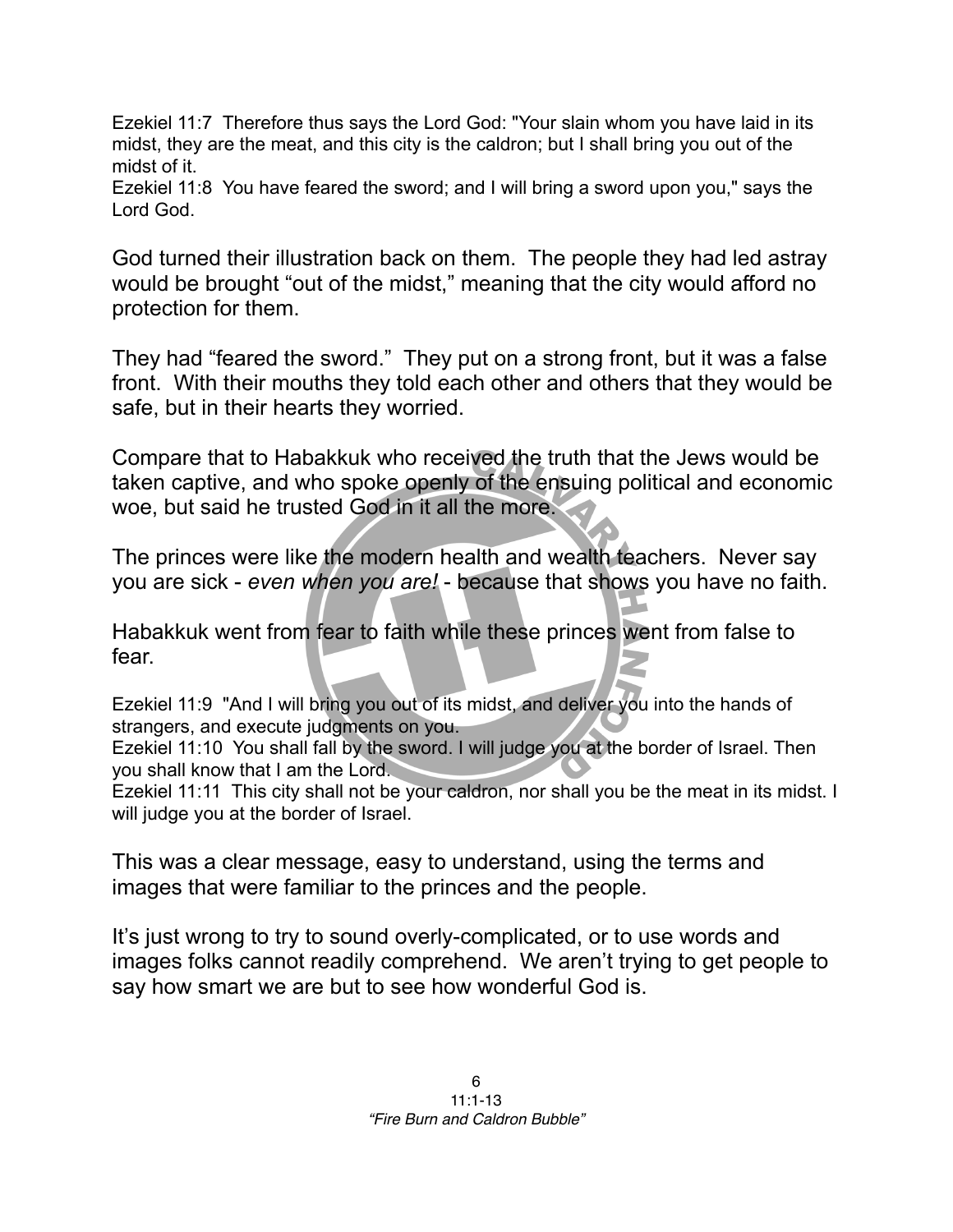When the city fell, and folks tried to escape, they would not get beyond the "border of Israel." All of this was necessary to remind them, in their sin, that God was their Lord.

Ezekiel 11:12 And you shall know that I am the Lord; for you have not walked in My statutes nor executed My judgments, but have done according to the customs of the Gentiles which are all around you." ' "

Here was the bottom-line: Instead of following God they had gone after "the customs of the Gentiles" around them.

Ezekiel 11:13 Now it happened, while I was prophesying, that Pelatiah the son of Benaiah died. Then I fell on my face and cried with a loud voice, and said, "Ah, Lord God! Will You make a complete end of the remnant of Israel?"

One among the princes, "Pelatiah," suddenly and unexpectedly died. It was an Old Testament example of sin unto death - the idea that sometimes God kills you rather than let you go on in sin. It was a sort of token, a foretaste, of God's coming judgment. It was a sign to them that the prophecy was true.

The rest of the chapter will be God's answer to Ezekiel's question. He was worried about the godly remnant. He need not.

Reviewing we would say that it was a time of prophetic upheaval. God lifted His prophet, empowered him, and he warned the people of the coming judgment.

## *Sounds just like us!*